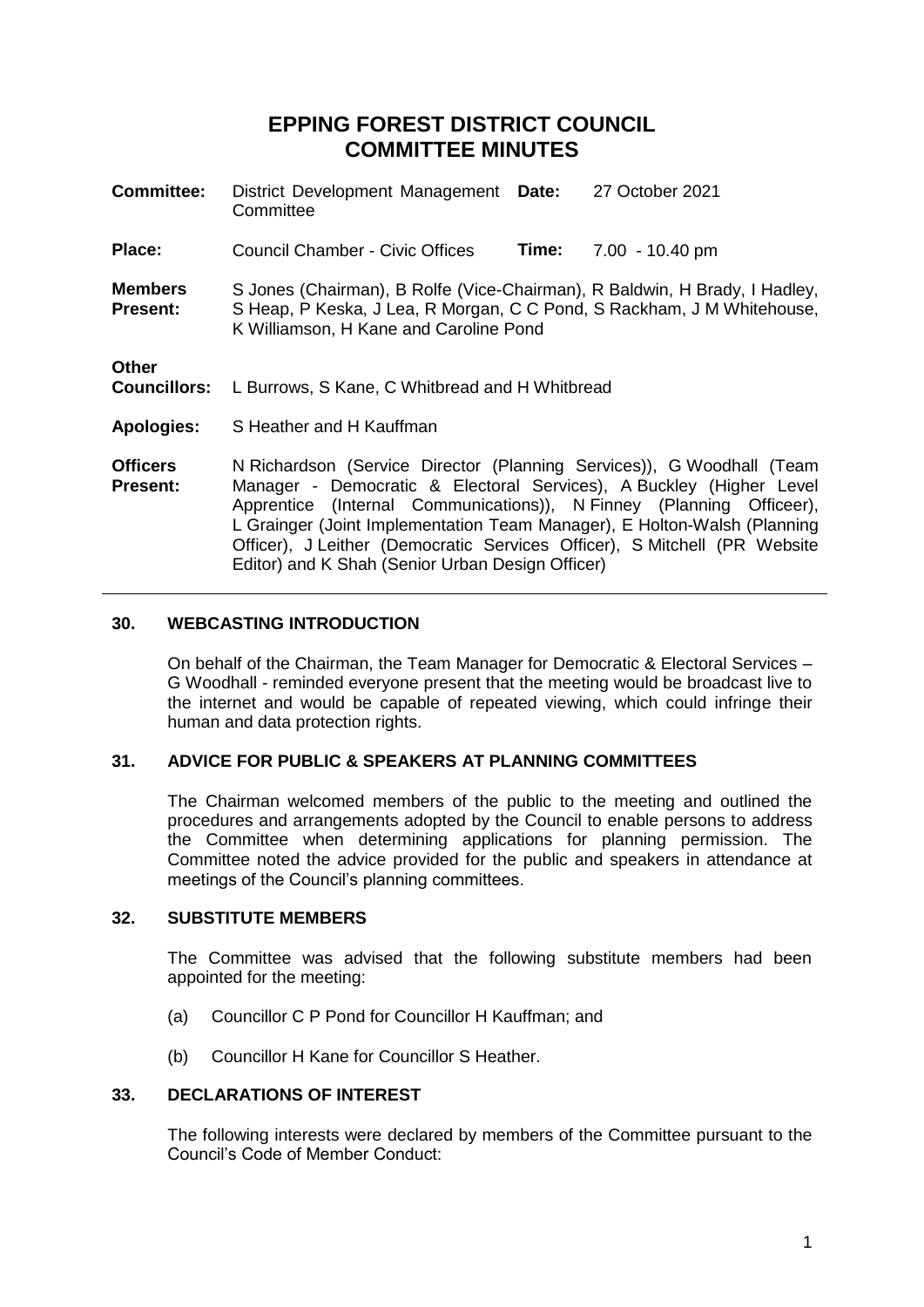- (a) Councillor J M Whitehouse declared a personal interest in item 9 (Planning Application EPF/2924/20 – Bakers Lane Car Park, Bakers Lane, Epping) of the agenda for the meeting, by virtue of being a member of Epping Sports Centre. The Councillor had determined that his interest was not prejudicial and indicated that he would remain in the meeting for the consideration of the application and voting thereon.
- (b) Councillor J M Whitehouse declared a personal interest in item 11 (Planning Application EPF/0917/21 – Former School, Centrepoint Building and Council Depot Land at St John's Road, Epping) of the agenda for the meeting, by virtue of being a member of Epping Town Council and being a resident of St John's Road. The Councillor had determined that his interest was pecuniary and indicated that he would leave the meeting for the consideration of the application and voting thereon.
- (c) Councillor C C Pond declared a personal interest in all items on the agenda, by virtue of being acquainted with the objectors and some of the other participants involved in these applications. The Councillor had determined that his interest was not prejudicial and indicated that he would remain in the meeting for the consideration of the application and voting thereon.
- (d) Councillor K Williamson declared a personal interest in all items on the agenda, by virtue of being acquainted with the participants involved in these applications. The Councillor had determined that his interest was not prejudicial and indicated that he would remain in the meeting for the consideration of the application and voting thereon.

#### **34. MINUTES**

#### **RESOLVED:**

That the minutes of the meeting of the Committee held on 1 September 2021 be taken as read and signed by the Chairman as a correct record.

## **35. EPPING FOREST DISTRICT LOCAL PLAN SUBMISSION VERSION - PLANNING POLICY BRIEFING NOTE**

The Committee was reminded that a briefing note had been prepared to ensure that a consistent approach was taken to the provision of planning policy advice, following the publication of the Epping Forest District Local Plan Submission Version (LPSV) on 18 December 2017, and the Main Modifications to the LPSV which had been published for consultation on 15 July 2021. Members were advised that the primary purpose of the briefing note was to inform development management activities and to provide assistance for Councillors, Officers, Applicants, Planning Agents and other persons involved in the development management process.

#### **Resolved:**

(1) That the Planning Policy Briefing Note for the Epping Forest District Local Plan Submission Version, be noted.

# **36. SITE VISITS**

Cllr C C Pond proposed that site visits for the applications at Bakers Lane and Cottis Lane car parks, as well as the site of the former School in St Johns Road and Epping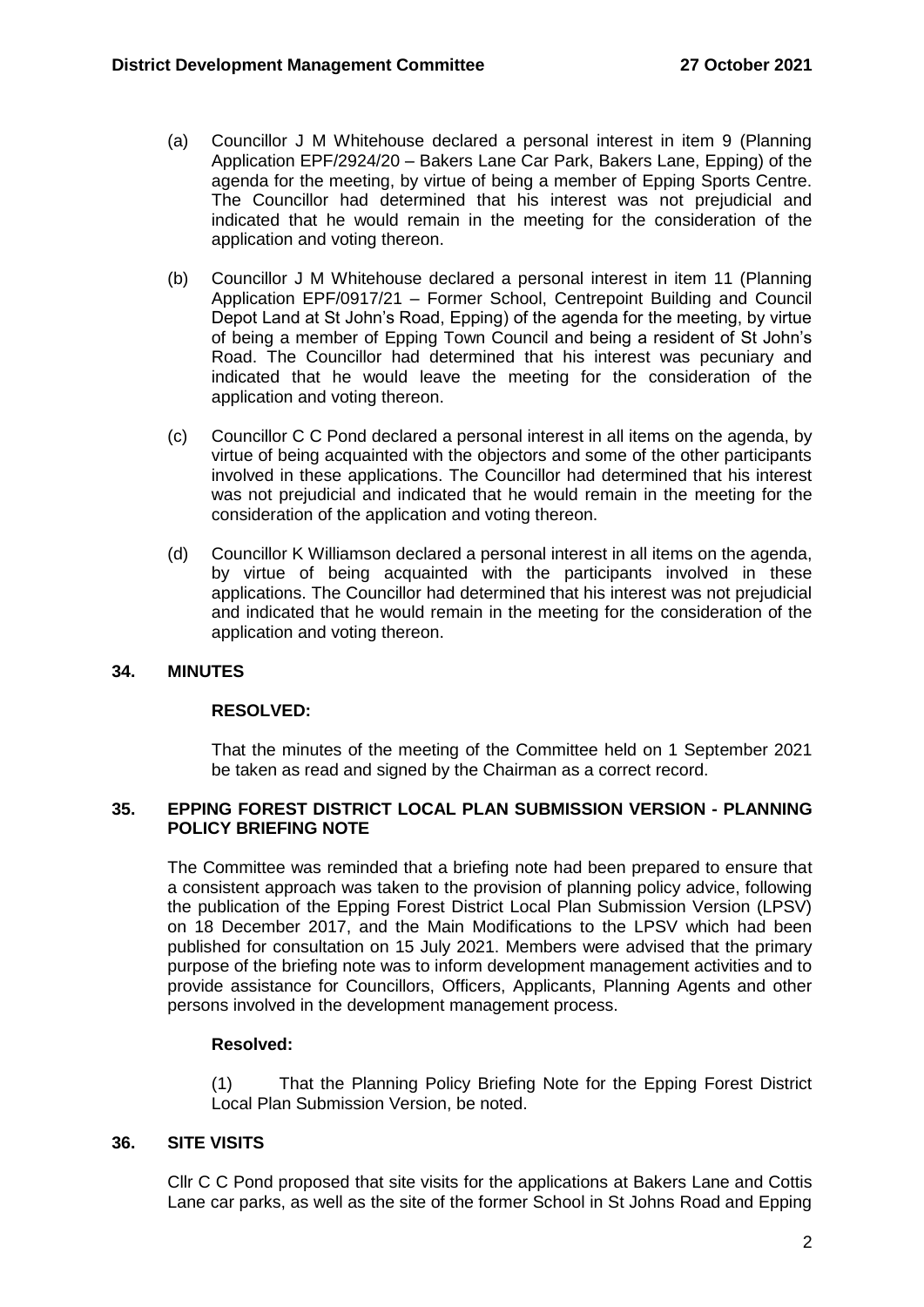Sports Centre in Hemnall Street should take place prior to the Council determining these applications. This proposal was seconded by Cllr S Heap, who felt that site visits were important given the momentous decisions for Epping being considered.

The Director of Planning Services, N Richardson, reminded the Committee that it should be familiar with these sites as they were public town centre sites. In addition, there had been considerable public consultation on these proposals, and there was also a considerable amount of detail on each site as part of the Officer's presentation.

The majority of the Committee did not support the proposal to hold site visits for these applications. They felt that the reports were extensive, the sites were accessible, and there had been extensive public consultation. Consequently, the proposal was lost.

## **Decision:**

(1) That the planning applications for the Bakers Lane and Cottis Lane car parks in Epping be determined at the meeting and not deferred for site visits.

# **37. EPF/1126/21 - 9 POWELL ROAD, BUCKHURST HILL**

N Richardson presented a report for ratification of the decision to grant planning permission under delegated authority for a single storey front extension to the garage and a change to a habitable room.

N Richardson explained that this application had originally been dealt with by Officers under delegated authority. However, it had subsequently been discovered that the Applicant was closely related to a serving District Councillor, and the application should have been referred to this Committee for a decision. The Committee was requested to ratify the Officer's original decision to grant planning permission.

#### **Decision:**

(1) That the original decision to grant planning permission to planning application EPF/1126/21 at 9 Powell Road in Buckhurst Hill be ratified, subject to the following conditions:

1…The development hereby permitted must be begun not later than the expiration of three years beginning with the date of this notice.

2…The development hereby permitted shall be carried out and retained strictly in accordance with the following approved plans: Existing and proposed east and north elevations, Existing and proposed west and south elevations, Existing and proposed sections and roof plan, Existing and proposed floor plans, Existing and proposed site plan, and location plan, proposed first floor plan, proposed section A-A.

3…The materials to be used in the construction of the external surfaces of the development hereby permitted shall match those in the existing building [or those shown on plan number: Existing and proposed east and north elevations, Existing and proposed west and south elevations, Existing and proposed sections and roof plan, Existing and proposed floor plans, Existing and proposed site plan, and location plan, proposed first floor plan, proposed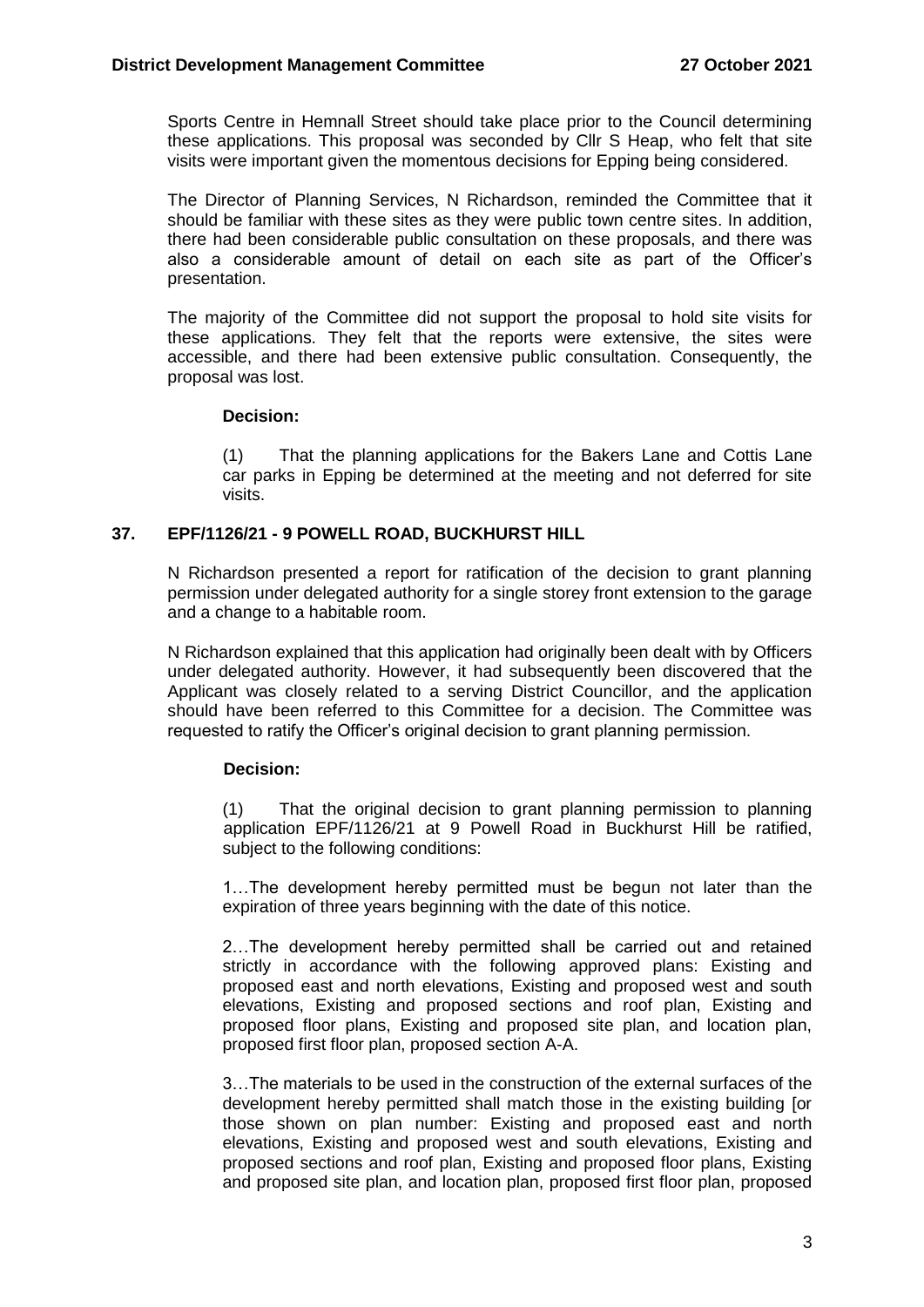section A-A, unless otherwise agreed in writing by the Local Planning Authority.

# **38. PRINCIPLES OF DEVELOPMENT**

The Committee agreed that, as the remaining five planning applications were connected as one redevelopment scheme for Epping, there would be a short introduction to the principles behind the developments first, before a more detailed consideration of each individual planning application prior to its determination.

The Planning Officer, N Finney, presented the principles behind the proposed development of the five sites as a single redevelopment project before the Committee, all of which had been identified within the Council's emerging Local Plan. A brief summary of each development was given and contrasted with the site allocation within the Local Plan. The Committee was also informed of the outcome of the Habitat Regulations Assessment for the five sites, and the package of mitigation measures required given the sites' proximity to the Epping Forest Special Area of Conservation. The Committee was informed that the applications would provide 25% affordable housing, and the principal heads of terms for the Section 106 Legal Agreement was also outlined.

The Committee noted that the Cottis Lane and Bakers Lane applications proposed commercial development, whereas the emerging Local Plan policy required housing. The shortfall in housing delivery would be met by the St Johns Road site. The remaining two applications at Hemnall Street and the Civic Offices were both proposing residential development. Consequently, a provision in the Section 106 Legal Agreement required the substantial implementation of a minimum of 78 units at St Johns Road to be provided prior to the commencement of above ground works at Bakers Lane. Other cross-site planning obligations in relation to the retention of the existing leisure centre and car parks prior to their replacement, and a package of air pollution mitigation across the five sites was set out in the draft Heads of Terms.

The Team Manager for Joint Planning Implementation, L Grainger, informed the Committee that the financial viability statements submitted by the Applicant demonstrated that the applications would not be viable with the provision of 40% of affordable housing (34% for the St Johns Road application due to the offset from vacant building credits). The Council's surveyors agreed with this assessment and 25% of affordable housing would be provided on each of the residential sites. In addition, the Legal Agreement would contain a trigger point at which the Applicant would have to confirm whether the residential development would be 'build to sale', or 'build to rent', and then to confirm the composition of affordable housing provision. This would apply to the St Johns Road, Hemnall Street and Civic Offices sites. It was also confirmed that the Applicant would likely be the management company for any 'build to rent' flats.

Cllr C C Pond counselled that the proposals marked a radical shift for Epping and its perception throughout the District as a small market town. Cllr H Brady was impressed that the Applicant had listened to residents during the public consultations and had amended their proposals accordingly. However, the Councillor felt that local residents and key workers should be prioritised for tenancies in these schemes, there should be some community benefit from the Section 106 Legal Agreement for community spaces and playgrounds, and hoped that the Epping Market would not suffer as the Bakers Lane car park was currently used by the Market Traders to park their lorries on market days.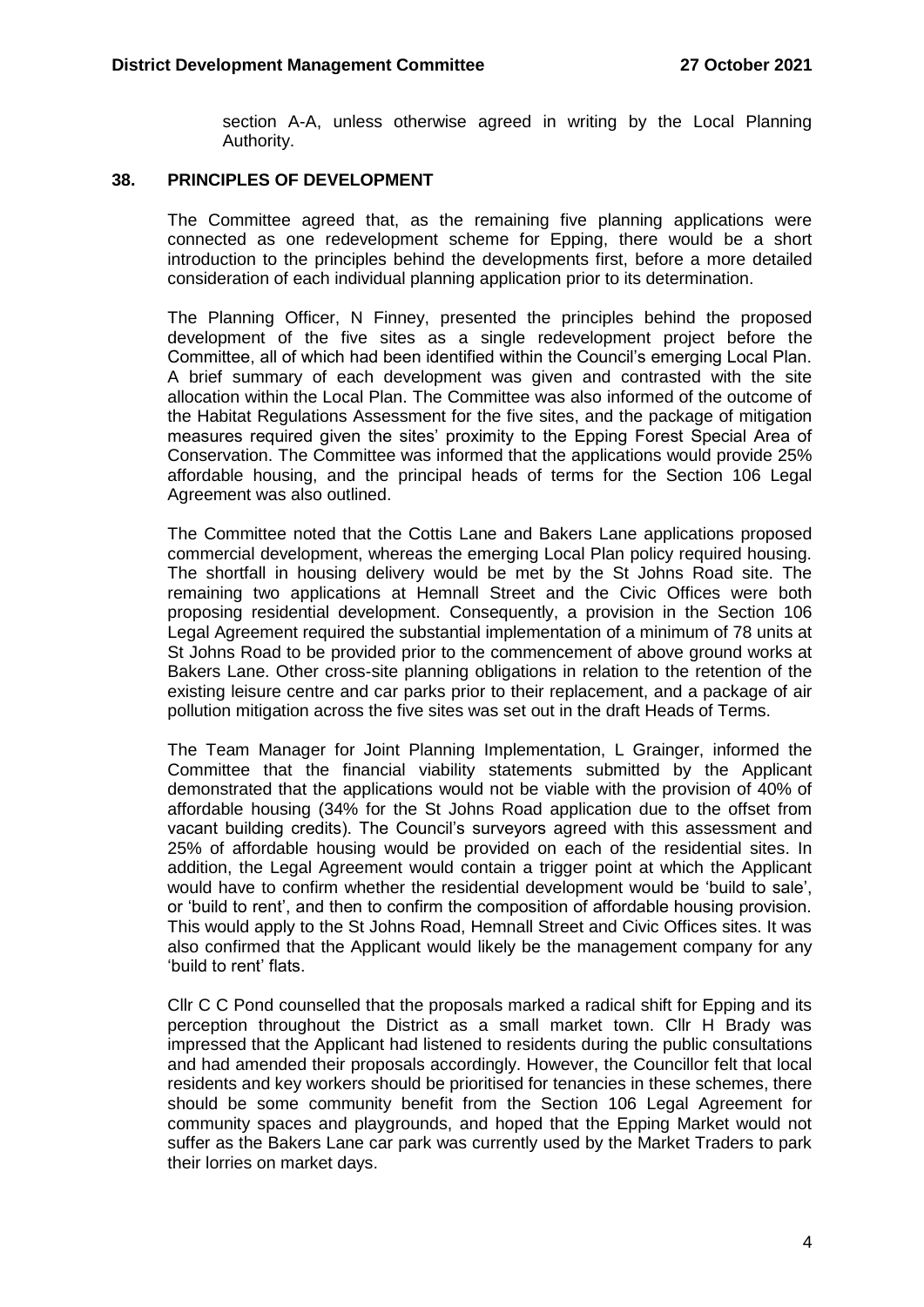## **39. EPF/2924/20 - BAKERS LANE CAR PARK, BAKERS LANE, EPPING**

The Planning Officer, N Finney, presented a report for the redevelopment of the existing surface level car park to provide a Leisure Centre to include a swimming pool, gymnasium, sports hall, squash courts and studio, together with disabled parking provision, new vehicular and pedestrian access, all hard and soft landscaping and associated works.

The key issues of Design, Neighbouring Amenity and Sustainability for the application were explained to the Committee, and that the proposal included improvements to the highways in the vicinity. Planning Officers had concluded that:

- the proposals would integrate satisfactorily with the surrounding townscape in terms of scale, massing and overall design;
- the proposal would support the vitality and viability of the town centre and provide enhanced leisure facilities for the community;
- the proposals would have an acceptable impact on the living conditions of neighbouring properties in terms of light, privacy and outlook;
- the sustainability aspects of the proposal complied with the current policy; and
- overall, the proposed development was compliant with the requirements of the Development Plan and the LPSV.

The Committee noted the summary of representations that had been received in relation to this application. The Committee heard from the applicant before proceeding to debate the application.

The Committee welcomed the proposal to retain a sports centre in Epping, for which there was a need, and with facilities that were not in the original proposal or the current Sports Centre did not have, such as Squash Courts and a Swimming Pool. The inclusion of a 'green roof' for the building was also welcomed. Planning Officers confirmed for the benefit of the Committee that there would be 6 'blue badge' parking spaces available on the site, as well as over 300 parking spaces at the nearby Cottis Lane car park which were within easy walking distance of the new Sports Centre. In addition, the existing Sports Centre in Epping (Hemnall Street) would remain open until the new Leisure Centre was complete. The Committee noted the lack of parking available for School buses at the site, and Cllr C C Pond expressed some concern at the effect of the development on the amenities of the neighbours.

# **Decision:**

(1) That planning application EPF/2924/20 at Bakers Lane Car Park in Epping be granted planning permission, subject to:

(a) the thirty-five planning conditions listed in Appendix 1 of the report on pages 71 – 92 of the agenda; and

(b) the completion of a Section 106 Legal Agreement to secure the planning obligations and financial contributions outlined on pages  $17 - 19$  of the agenda.

# **40. EPF/2925/20 - COTTIS LANE CAR PARK, COTTIS LANE, EPPING**

The Planning Officer, N Finney, presented a report for the redevelopment of the existing surface level car park at Cottis Lane in Epping, comprising the demolition of public toilets and the construction of a multi-deck car park, cinema (sui generis), commercial floorspace (mixed Class E), replacement public toilets and cycle store, all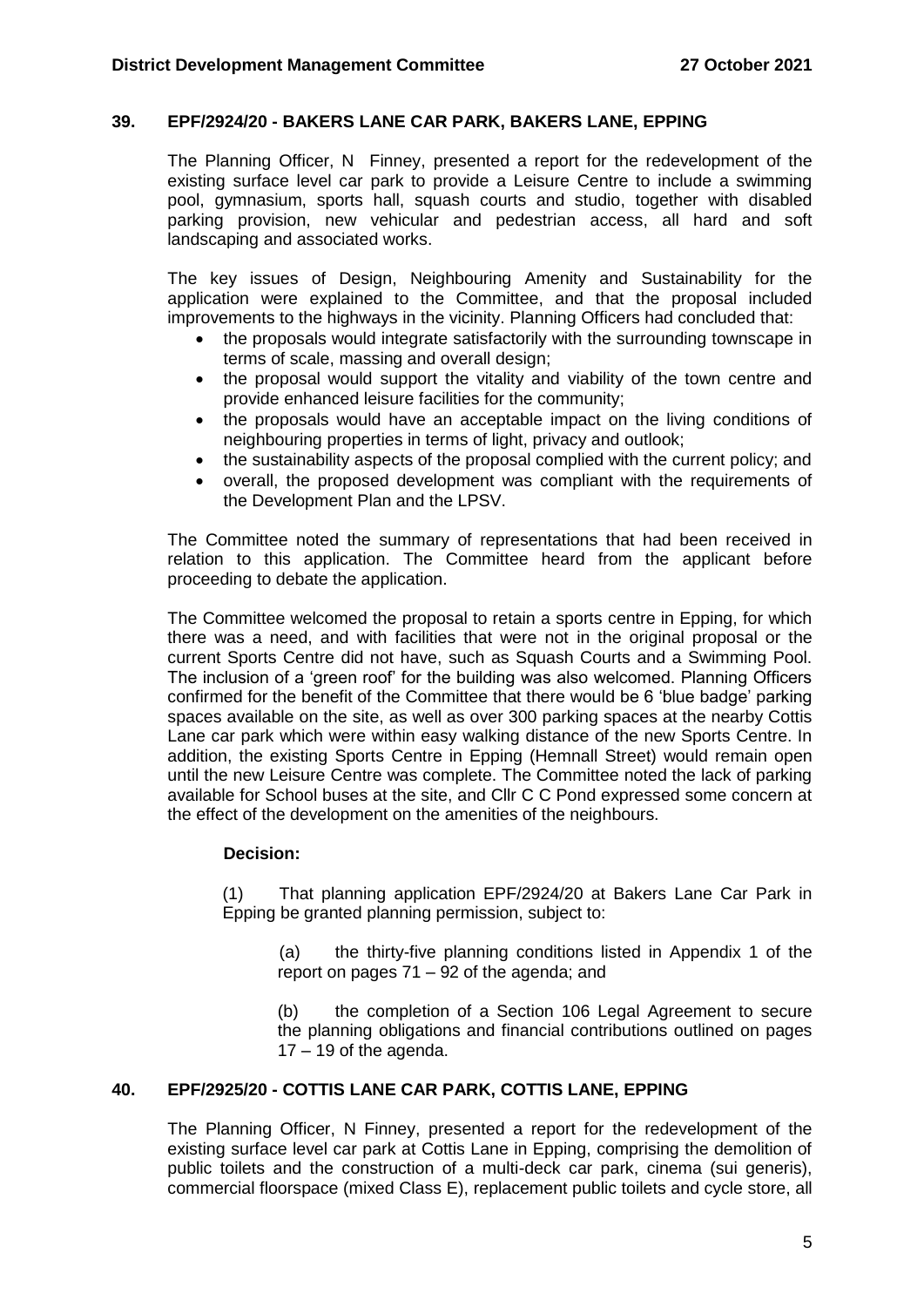associated plant, together with new vehicular and pedestrian access, all hard and soft landscaping, and associated works.

The key issues of Design, Neighbouring Amenity and Sustainability for the application were described to the Committee. Planning Officers had concluded that:

- the proposals would integrate satisfactorily with the surrounding townscape in terms of scale, massing and overall design;
- the proposal would support the vitality and viability of the town centre;
- the proposals would have an acceptable impact on the living conditions of neighbouring properties in terms of light, privacy and outlook;
- In terms of transport, the extent of car and cycle parking was acceptable and, in combination with the submitted Travel Plan, would support the transition to Electric Vehicles;
- the sustainability aspects of the proposal complied with the current policy: and
- overall, the proposed development was compliant with the requirements of the Development Plan and the LPSV.

The Committee noted the summary of representations that had been received in relation to this application. The Committee heard from an objector and the applicant before proceeding to debate the application.

Cllr J M Whitehouse requested further clarification on condition 34 (Meanwhile Use Area [Cottis Lane]). L Grainger explained that there were 'trigger points' for the developer to bring forward alternative proposals if the proposed cinema was not developed, and the Council could take enforcement action if these alternative proposals were not forthcoming. The land could be used as publicly accessible open space as its 'Meanwhile' state.

Cllr H Kane enquired if there was a restriction on the opening hours of the new car park on Sundays and Bank Holidays, such as 10.00pm or 11.00pm? L Grainger explained that there had been no objections raised on this matter during the public consultation for the proposal, and it was in a town centre location. Cllr H Brady reminded the Committee that the current car parks were open 24 hours, seven days a week, and residents would use the car park when visiting the cafes and restaurants in the high street. L Grainger further added that the condition relating to opening hours of the development was for the proposed commercial uses, and did not include the car park or the meanwhile space – which would be subject to a further planning application as already outlined.

Cllr C C Pond lamented that these developments were predicated upon the construction of a multi-storey car park, when the Council should be encouraging residents to use their cars less, not more.

# **Decision:**

(1) That planning application EPF/2925/20 at Cottis Lane Car Park in Epping be granted planning permission, subject to:

(a) the thirty-seven planning conditions listed in Appendix 1 of the report on pages 173 – 195 of the agenda; and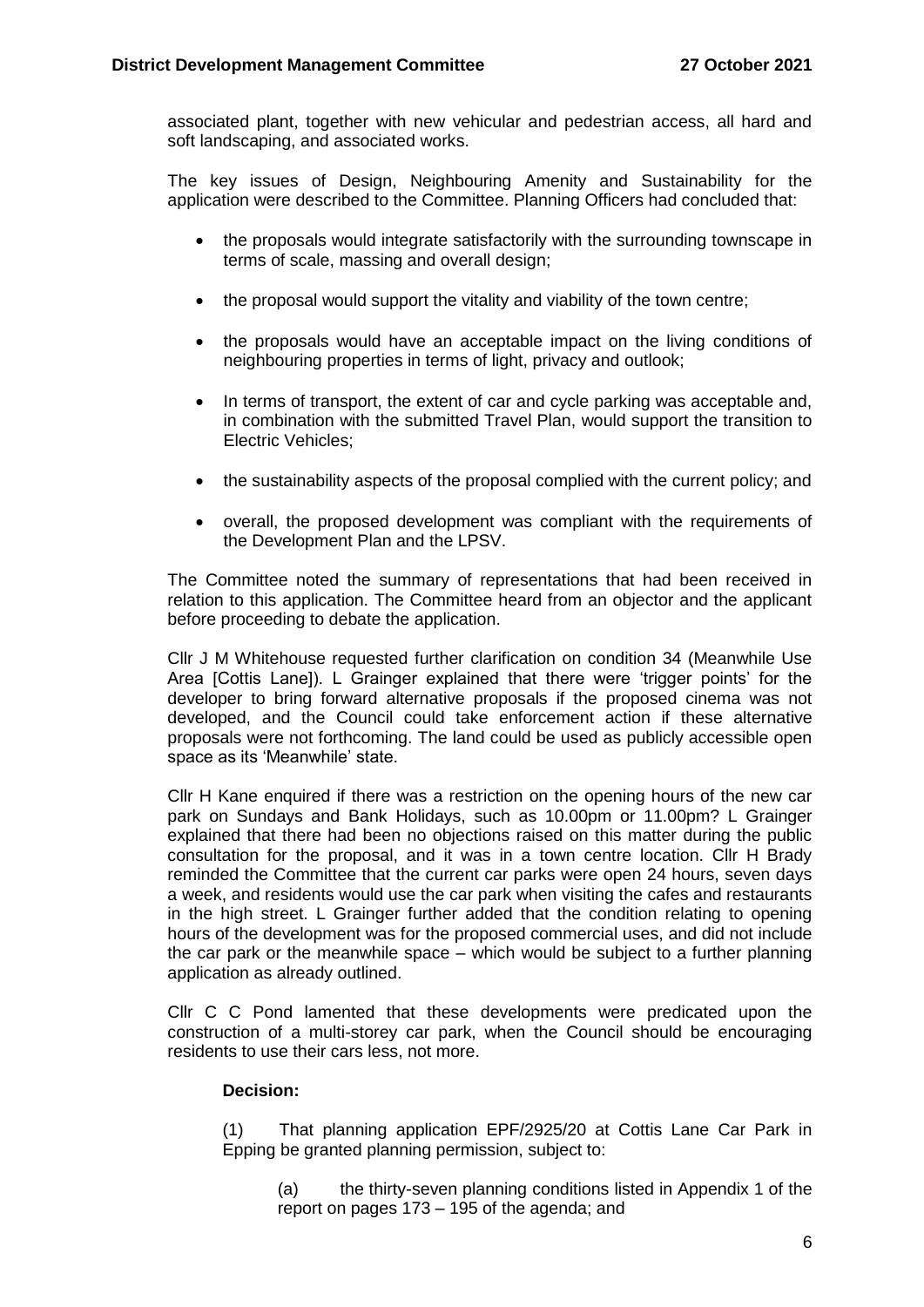(b) the completion of a Section 106 Legal Agreement to secure the planning obligations and financial contributions outlined on pages 117 – 118 of the agenda.

*Cllr C C Pond requested that his vote against the granting of planning permission for this application be recorded in the minutes.*

# **41. EPF/0917/21 - FORMER SCHOOL, CENTREPOINT BUILDING AND COUNCIL DEPOT LAND AT ST JOHN'S ROAD, EPPING**

The Planning Officer, E Holton-Walsh, presented a report for the redevelopment of the former school buildings and depot, including the demolition of five buildings and the retention of three locally listed buildings. The development would comprise the erection of new apartment buildings and the conversion, extension and change of use of the existing locally listed Centrepoint building and Cookery School to provide a mix of residential units (Use Class C3) and ancillary communal amenity areas; the extension and refurbishment of two existing locally listed semi-detached caretaker cottages; revised vehicular and pedestrian access from St Johns Road and new pedestrian access from High Street; all associated car and cycle parking; as well as the servicing, hard and soft landscaping and associated works.

The key issues of Design and Heritage, Neighbouring Amenity, Parking and Sustainability for the application were detailed to the Committee. Planning Officers had concluded that:

- the application site had been proposed for allocation (ref: EPP.R4) in the Epping Forest District Local Plan Submission Version (LPSV) to provide new residential accommodation. The proposal would provide additional housing which was a benefit that should be afforded significant weight in the planning balance, particularly in light of the acute housing shortage within the District. The scheme would also provide a significant amount of affordable housing;
- the proposals would integrate satisfactorily with the surrounding townscape in terms of scale, massing and overall design. Less than substantial harm to the conservation area and locally listed buildings had been identified, but, as per the guidance in the National Planning Policy Framework, this harm was outweighed by the significant benefit of bringing the buildings back into longterm viable uses, and the public benefit resulting from the provision of new and affordable homes;
- the proposals would have an acceptable impact on the living conditions of neighbouring properties in terms of light, privacy and outlook;
- In terms of transport, the extent of car and cycle parking was acceptable and, in combination with the submitted Travel Plan, would help reduce reliance on the private car and the transition to sustainable modes of travel;
- the sustainability aspects of the proposal complied with the current policy; and
- overall, the proposed development was compliant with the requirements of the Development Plan and the LPSV.

The Committee noted the summary of representations that had been received in relation to this application. The Committee heard from Epping Town Council and the applicant before proceeding to debate the application.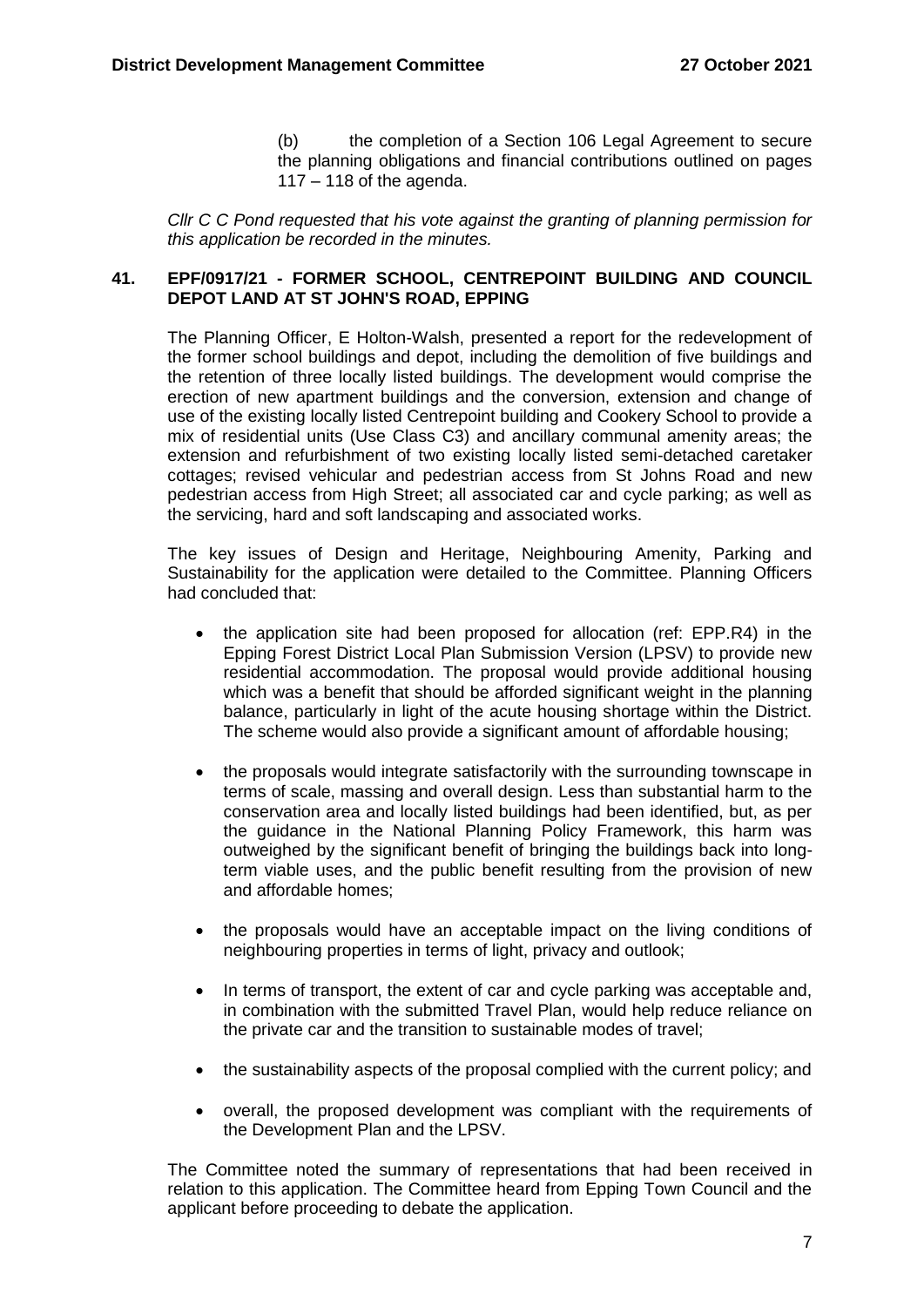Cllr C C Pond commented that he could not form a view of the heritage value of the buildings to be retained as part of the development, as there had not been a planning site visit to the location; however, the Council Depot land used to be a diary which had utilised electric vehicles.

Cllr H Brady had concerns that only 53 parking spaces were being provided for 180 plus new dwellings, and that the majority if the new residents would have cars and they would be forced to park in other locations across Epping. In addition, there were very few facilities locally for cycling, and provision should be made for cyclists in Epping.

Cllr H Whitbread welcomed the retention of some of the existing buildings on this key heritage site in Epping, and enquired if a condition could be added to the Section 106 legal agreement in respect of the Lower Swaines playground? N Richardson stated that Section 106 Legal Agreements were not normally that prescriptive, and the playground was within the Infrastructure Delivery Plan and it would be progressed. Therefore, it did not need a specific condition within the Legal Agreement, but the Council could add an informative to the Decision Notice in respect of the Playground.

Cllr J Lea commented that the owners of the proposed new dwellings should not be compelled to pay maintenance charges on their properties. N Finney explained that the 'build-to-rent' properties would be administered by property management companies so the management charges would be included in the rental charge.

#### **Decision:**

(1) That planning application EPF/0917/21 at the former School, Centrepoint Building and Council Depot Land in Epping be granted planning permission, subject to:

(a) the thirty-eight planning conditions listed in Appendix 1 of the report on pages 307 – 331 of the agenda; and

(b) the completion of a Section 106 Legal Agreement to secure the planning obligations and financial contributions outlined on pages 227 – 229 of the agenda.

#### **42. EPF/0918/21 - EPPING SPORTS CENTRE, 25 HEMNALL STREET, EPPING**

The Planning Officer, E Holton-Walsh, presented a report for the redevelopment of existing Sports Centre and car park, including the demolition of the existing Sports Centre. The development would comprise a new apartment building and houses to provide a mix of residential units (Use Class C3), new vehicular and pedestrian access from Nicholl Road and new pedestrian access from Hemnall Street, all associated car and cycle parking, servicing, hard and soft landscaping and associated works.

The key issues of Design and Heritage, Neighbouring Amenity, Parking and Sustainability for the application were detailed to the Committee. Planning Officers had concluded that:

 the application site had been proposed for allocation (ref: EPP.R5) in the Epping Forest District Local Plan Submission Version (LPSV) to provide new residential accommodation. The proposal would provide additional housing which was a benefit that should be afforded significant weight in the planning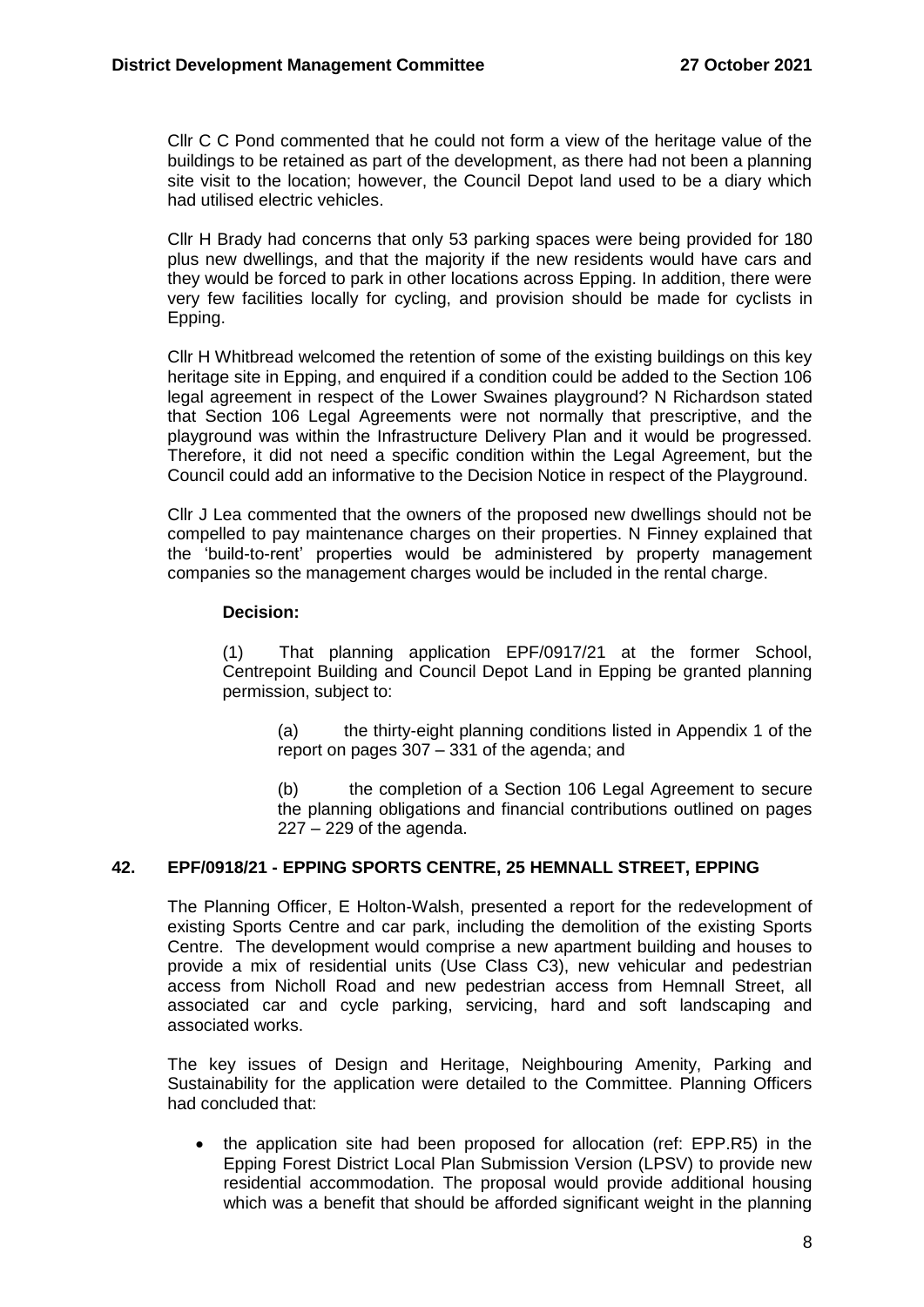balance, particularly in light of the acute housing shortage within the District. The scheme would also provide a significant amount of affordable housing;

- the proposals would integrate satisfactorily with the surrounding townscape in terms of scale, massing and overall design;
- the proposals would have an acceptable impact on the living conditions of neighbouring properties in terms of light, privacy and outlook;
- In terms of transport, the extent of car and cycle parking was acceptable and, in combination with the submitted Travel Plan, would help reduce reliance on the private car and the transition to sustainable modes of travel;
- the sustainability aspects of the proposal complied with the current policy; and
- overall, the proposed development was compliant with the requirements of the Development Plan and the LPSV.

The Committee noted the summary of representations that had been received in relation to this application. The Committee heard from Epping Town Council and the applicant before proceeding to debate the application.

There were further concerns raised about the amount of parking being provided for this development. Cllr C C Pond was also concerned that the site was within 350 yards of the Special Area of Conservation (SAC) within Epping Forest, and felt that new dwellings should not be planned for construction within the buffer zone of the SAC; there was the potential for harm to the SAC from this development. Cllr J M Whitehouse shared the concerns expressed by Cllr C C Pond, but was pleased to see the existing pedestrian cut-through being retained.

L Grainger reminded the Committee that mitigation measures to reduce the potential harm to the SAC from this development had been proposed as part of the application, and the Council was working within the requirements of the agreed Air Quality Mitigation Strategy. The modelling had suggested that there would be a net reduction in vehicle movements when considered cumulatively across the five development sites.

# **Decision:**

(1) That planning application EPF/0918/21 at the Epping Sports Centre in Hemnall Street, Epping be granted planning permission, subject to:

(a) the thirty-five planning conditions listed in Appendix 1 of the report on pages 447 – 468 of the agenda; and

(b) the completion of a Section 106 Legal Agreement to secure the planning obligations and financial contributions outlined on pages 373 – 375 of the agenda.

## **43. EPF/0919/21 EPF/1042/21 - CIVIC OFFICES CONDER BUILDING & CAR PARK, 323 HIGH STREET, EPPING**

The Planning Officer, E Holton-Walsh, presented a report for the redevelopment of the existing office building and car park, including the demolition of the existing office building and alterations to the connection with the existing Listed Civic Centre. The development would comprise new apartment buildings and houses to provide a mix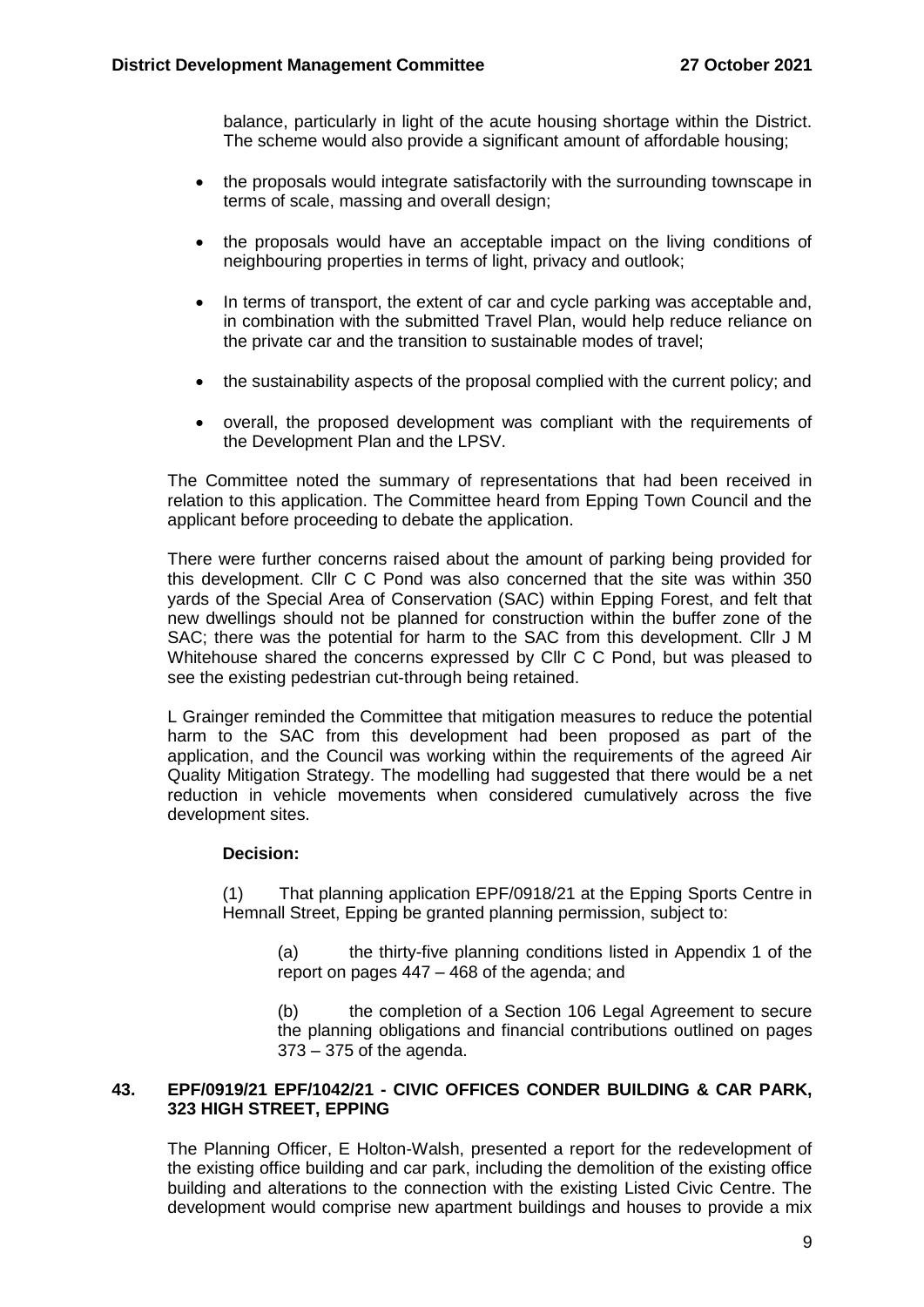of residential units (Use Class C3), revised vehicular and pedestrian access from the High Street, all associated car and cycle parking, servicing, hard and soft landscaping and associated works. Grade II Listed building consent was also sought for the redevelopment of the existing office building and car park.

E Holton-Walsh drew the Committee's attention to the addendum report that had been tabled at the meeting, which detailed some changes in the Section 106 Legal Agreement financial contribution figures, as well as two late representations. The key issues of Design and Heritage, Neighbouring Amenity, Ecology, Parking and Sustainability for the application were detailed to the Committee. Planning Officers had concluded that:

- the application site had been proposed for allocation (ref: EPP.R8) in the Epping Forest District Local Plan Submission Version (LPSV) to provide new residential accommodation. The proposal would provide additional housing which was a benefit that should be afforded significant weight in the planning balance, particularly in light of the acute housing shortage within the District. The scheme would also provide a significant amount of affordable housing;
- the proposals would integrate satisfactorily with the surrounding townscape in terms of scale, massing and overall design;
- less than substantial harm to the conservation area had been identified, but, as per the guidance in the NPPF, this harm was outweighed by the significant benefit of bringing the buildings back into long-term viable uses, and the public benefit resulting from the provision of new and affordable homes;
- the proposal would safeguard the significance of the listed building;
- the proposals would have an acceptable impact on the living conditions of neighbouring properties in terms of light, privacy and outlook;
- In terms of transport, the extent of car and cycle parking was acceptable and, in combination with the submitted Travel Plan, would help reduce reliance on the private car and the transition to sustainable modes of travel;
- the sustainability aspects of the proposal complied with the current policy; and
- overall, the proposed development was compliant with the requirements of the Development Plan and the LPSV.

The Committee noted the summary of representations that had been received in relation to this application. The Committee heard from an objector, Epping Town Council and the applicant before proceeding to debate the application.

Cllr C C Pond opined that in relation to Buttercross Lane, the proposed development would not enhance the conservation area, and that he would oppose this application. Cllr S Rackham, whilst not against the proposal, would have preferred the planting of more trees to have been included.

In response to questions from the Committee, Planning Officers confirmed that the existing link from the Civic Offices to the existing Conder Building would be retained as part of this application, the materials to be used for the buildings had to be agreed in advance with the Local Planning Authority in accordance with condition 4, and the set-back distances between existing dwellings on Buttercross Lane and the proposed